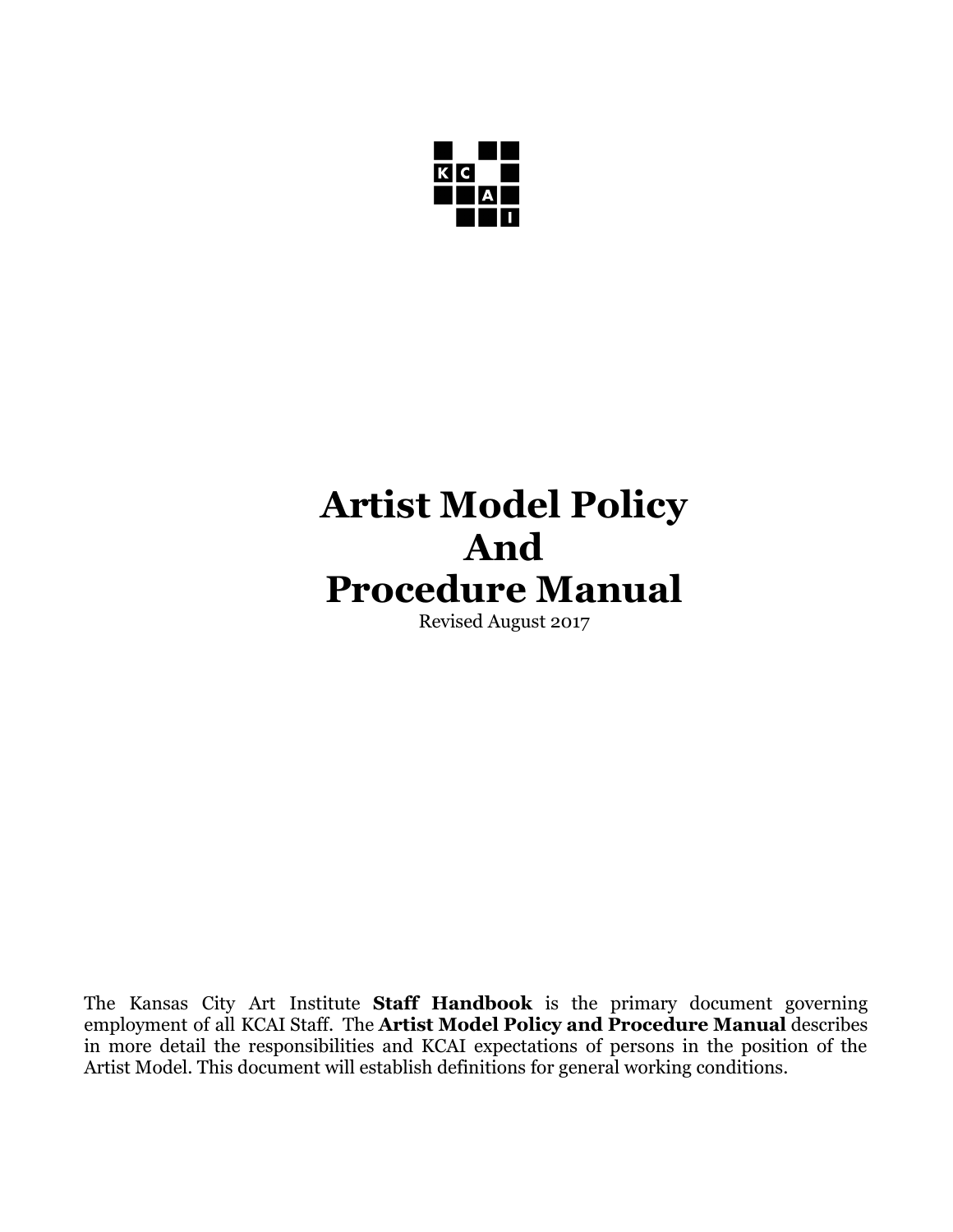#### **Model Responsibilities: The model coordinator is your contact. All problems, suggestions, concerns, schedule changes, questions, or complaints should always be discussed first with the model coordinator.**

#### **Important Contact Information:**

Model Coordinator: (816) 802-3438 Cell: (816) 582-1403 (please use only for emergencies) Security: (816) 931-6666

### **All artist models must observe the following basic principles of work:**

- At the time of hire, all artist models are required to submit an availability sheet. Should your availability change, the model coordinator needs a modified schedule from you.
- Artist models are expected to be at work on the assigned day, fifteen (15) minutes before the starting time and remain in the work place during the normal period of class.
- If you are unable to report for an assigned class, you must give a minimum of (3) three days notice by calling the coordinator's cell phone number. If you are unable to provide 3 days notice, there may be cause for corrective action, up to and including termination.
- Models are required to time in and time out of the electronic time and attendance module each time they work. If you experience any difficulties with this, you must contact the model coordinator immediately.
- Paydays are twice a month on the  $15<sup>th</sup>$  and the last day of the month. The model coordinator will keep track of all hours worked. Payroll is determined by hours worked from the 16th to the last day of the month and the last day of the month to the  $15<sup>th</sup>$  of each month.
- Models are to maintain a professional level of modesty at all times.
- All classes should be properly monitored by an instructor when models are working. If you report to a class and this is not the case, you need to contact the model coordinator for direction.

# **Grace Period:**

In the event that neither the instructor nor the students appear for a scheduled class, the artist model is required to wait thirty (30) minutes in the assigned classroom or by the door to the classroom if it is locked. After the required time has lapsed, and still no one has appeared, the artist model should contact the model coordinator to be excused with pay.

#### **Cancellation of Model**

**Faculty must notify the model coordinator of any cancellations or schedule changes. Cancellation must be made within (3) days time or the artist model will be paid for three hours of work.**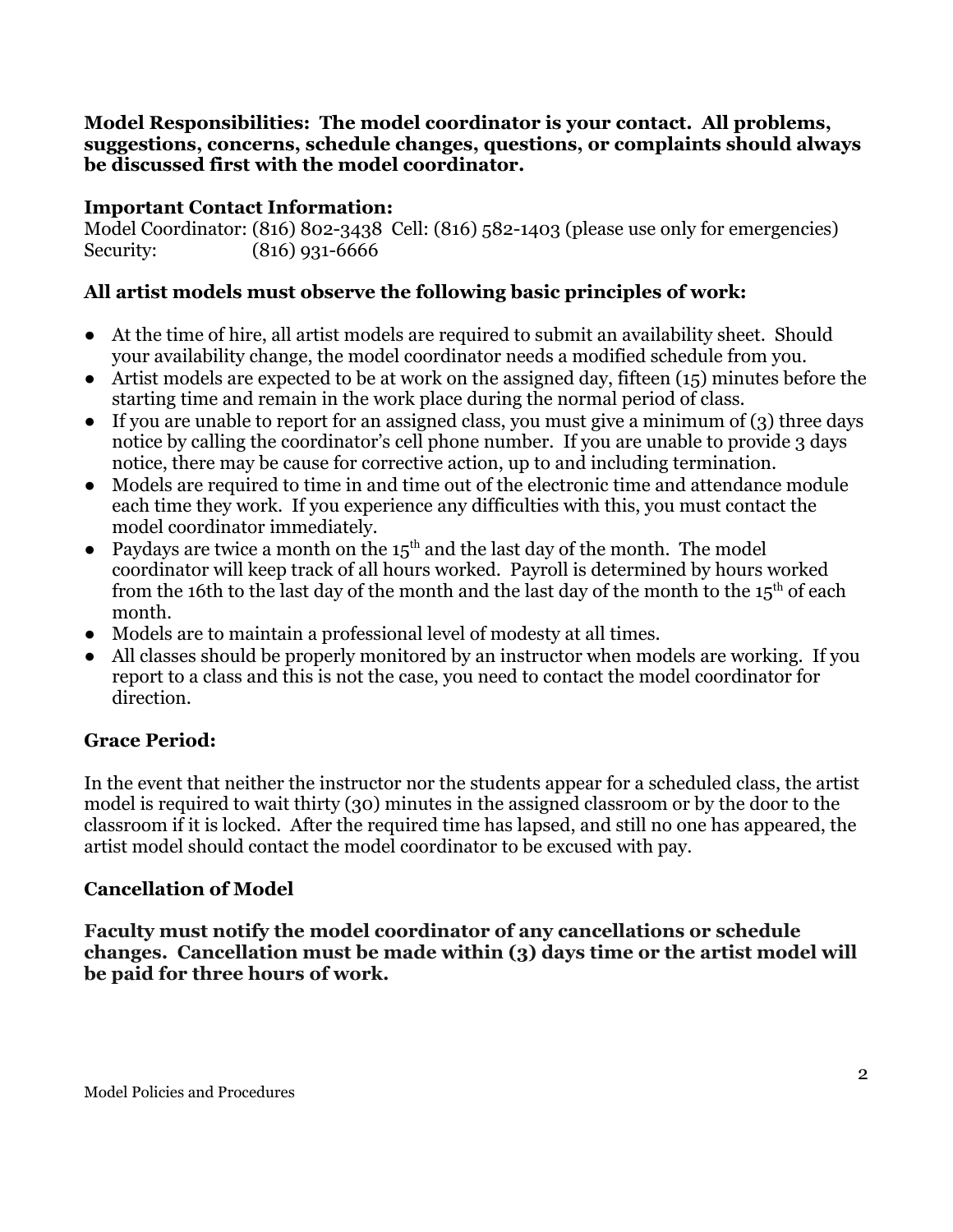KCAI, through the model coordinator, reserves the right to make any schedule changes deemed necessary based on the needs of the Kansas City Art Institute, if three days or more notice is given.

# **Work Apparel:**

- You are required to have a robe, something to protect your feet, KCAI identification, and it is recommended that you acquire a timer in order to keep track of your break periods.
- You will be issued a model pad for use during the classes. You are responsible for the model pad and the amount may be deducted from final paycheck if you leave KCAI.
- Heaters are available for your use in studios.

# **Communication with Faculty**

Communication between faculty and artist model is for the express purpose for finding out the following information, all other matters should be directed to the model coordinator:

- 1. What type of pose
- 2. How long
- 3. Where to pose

### **Poses**

There are five (5) major types of poses: **gestures, portraits, standing, sitting and reclining**.

- **Gesture Poses** These poses are short in length. They can run from ten (10) to five (5) minutes. Gesture poses are action poses: such as dancing, acting, walking, playing, stretching, etc. These poses should be done in a conventional rotation giving each student a different perspective. Be careful that the poses are not over-extended and balance is lost.
- **Portrait Poses** It is important that the head is kept completely still, and the eyes open. Other body parts can be shifted as long as the torso, shoulders, neck and head remain still. A focal point will help keep the head in the correct position. These poses are almost always seated and clothed.
- **Standing Poses** It is very important that the model have adequate padding under foot. A foam pad, plus a model pad is adequate. The maximum length of standing sessions should be no longer than twenty-five (25) minutes without a break. When setting up the pose, try to keep as balanced as possible. The feet should not be placed farther than shoulder width apart. Try not to put too much weight on one leg or hip. Do not lock the knees.
- **Sitting Poses** The things to watch out for are limbs and other body parts that tend to lose circulation and fall asleep. Avoid bending or turning anything to the extreme. Not all sitting poses require a chair. Models will be asked to sit on model stands, stools, blocks and cushions.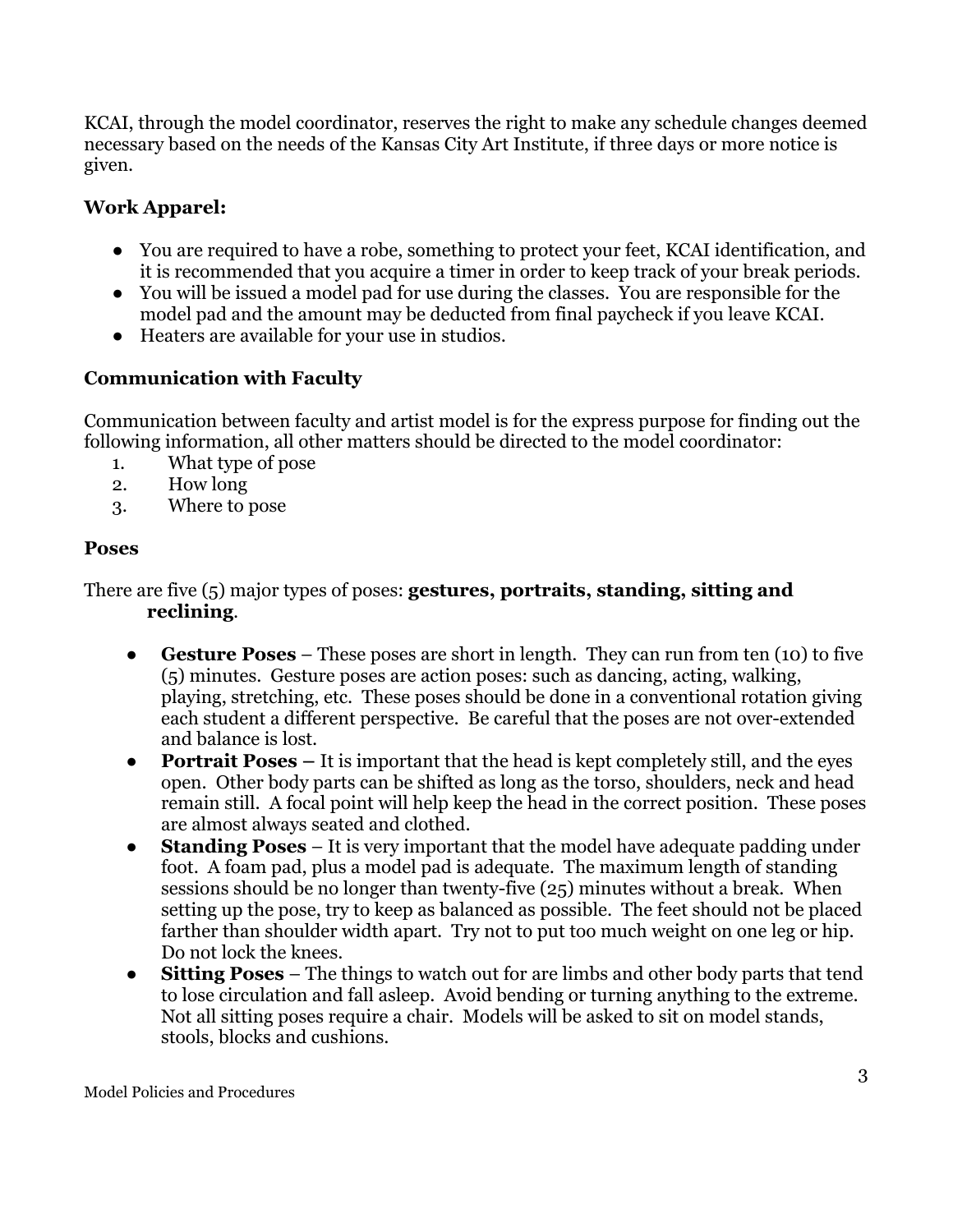● **Reclining Poses** – Reclining poses often require a twist or turn in the torso and hips. It is important that the model have adequate padding under the hip. It is not recommended that the model have a raised arm for extended periods. Keep to the model break schedule, and do not be tempted to pose for longer periods of time.

Considerations:

- Not all instructors will mark the poses. So it will be up to you to get back in the pose from memory. If in doubt, ask the faculty member to mark the pose with **tape** before you get up from the first pose.
- Do not under any circumstances, sit/stand/recline on any table or unsafe surface
- Do not engage in dangerous poses due to the nature of the pose, props, or irresponsible actions
- Stand no more than three (3) hours a day. A maximum of only thirty (30) minute sessions is enforced
- You may refuse a pose if you are uncomfortable with the content or gesture

#### **Numbness of Limbs/Dizziness**

Work with substantial padding at all times. To guard against injury, change your pose if it becomes painful or if numbness or dizziness occurs. You will not always be aware that your limbs have fallen asleep. It is recommended that you move slowly when coming out of a pose, try rubbing back the circulation and stretch it out. Do not try to walk until the circulation has returned to the affected area.

Dizziness is an imbalance of the inner ear when the body is in a fluctuation of trying to maintain a congruous center of gravity. If you feel dizzy or faint, sit down immediately.

It is advisable to eat something before modeling to prevent dizziness.

#### **Model Equipment**

Models must return model equipment to its proper place after each class period. This includes model pads, heaters, mats, etc.

#### **Classroom Temperature**

It is the model's responsibility to control the temperature of the classroom, check the thermostat and adjust as needed. If it is not working properly, let the instructor know. When it is **too** cold, leotards, tights or regular street clothes may be worn. It is recommended that the model keep some of these items with them at all times as not all classes require a nude model. Upon completion of your modeling session, you should turn the thermostat to a cost efficient setting (about 68-70 degrees).

#### **Open Draw and/or other Non-Instructor Classes**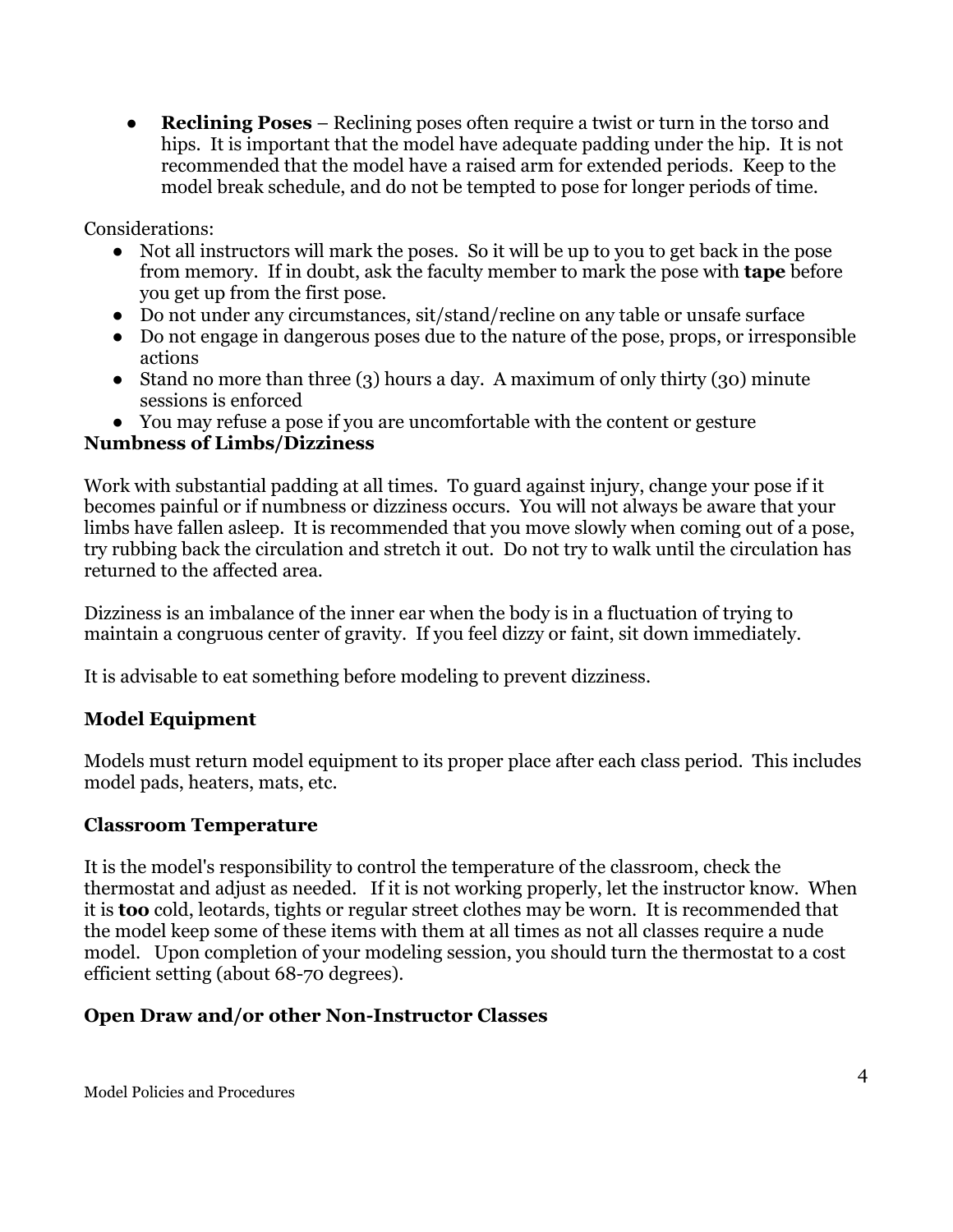Artist models must not pose for unsupervised classes. Supervision must be by an assigned faculty or staff member approved by the Academic Affairs office. Any arrangements made for modeling outside of the model coordinator will not be paid by KCAI.

#### **Requests or Changes**

Do not make a schedule change without the authorization of the model coordinator. If an instructor asks you to change schedule or work additional hours, please tell them to contact the model coordinator.

# **Models Opinions of Student Work**

Do not express opinions of student work. Instructors are responsible for critiquing student work.

# **Studio Rules**

- Poses are to be marked with **tape only**. Instructors are to provide the tape if they wish the pose to be marked.
- If the actions of an individual or class inhibits or interferes with the model's ability to perform assigned duties, the instructor and model coordinator must be informed at once.
- Model stands, pads and sheets are the model's working area. It is important that care be taken to assure that these items remain clean. Drawing/painting, walking, sitting, etc. by anyone other than the model is prohibited.
- **Absolutely NO walk-ins or visitors are allowed.** The only persons allowed in the studio are the enrolled students for the class, the scheduled model(s) and the instructor for the class. **NO EXCEPTIONS.**
- No photographing or video taping of any working model is allowed.
- Instructors and students may not touch a model. Various body parts may be indicated by pointing, but physical contact is not allowed.
- Models may only dress and undress privately. Models may not dress or undress in view of students or instructors.
- A professional art studio environment shall be maintained at all times.

# **Model Breaks**

Breaks are important and you must observe them as scheduled. Be sure that the time is taken and that time is carefully tracked. Don't abuse the breaks. The first break should almost always be after the first half-hour; this will keep the break schedule and avoid any complications.

• Models are limited to a thirty (30) minute work session. If the model is asked to do a longer pose, break it up with a break in between. Inform the instructor of these actions.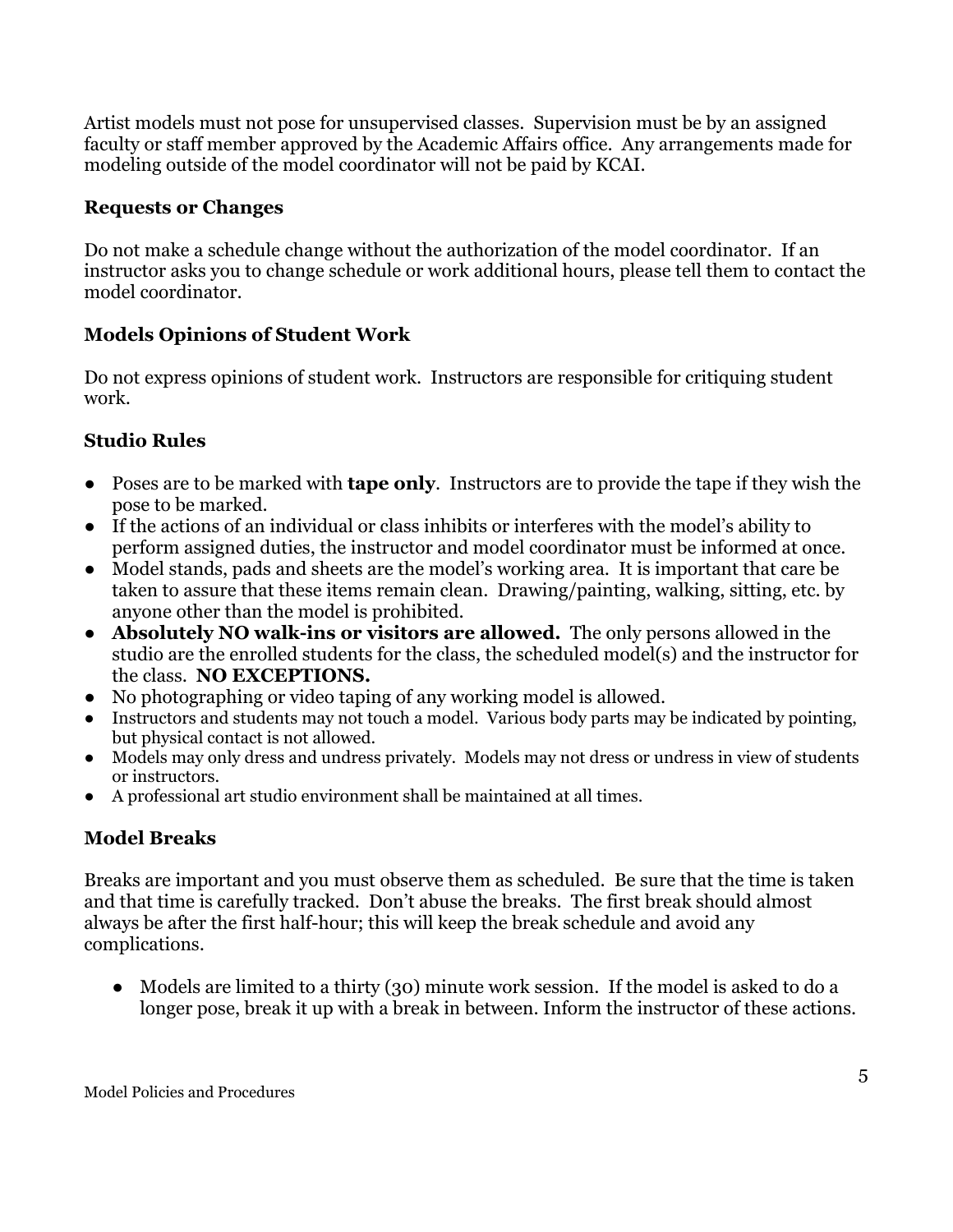- **Two (2) hour classes**: Depending upon the pose, breaks may be taken after 20/25/30 minutes of work; the model takes a five (5) minute break. This will mean three (3) five (5) minute breaks.
- **Two and a half (2 1/2) hour classes**: Depending upon the pose, breaks may be taken after 20/25/30 minutes of work; the model takes a five (5) minute break. A fifteen (15) minute long break is taken approximately one and a half (1  $1/2$ ) hours after the class has started.
- **Three (3) hour classes**: Depending upon the pose, breaks may be taken after 20/25/30 minutes of work; the Model takes a five (5) minute break. A twenty (20) minute long break is taken approximately one and a half  $(1 1/2)$  hours after the class has started.
- **Four to Four and a half (4-4 1/2) hour classes**: Depending upon the pose, breaks may be taken after 20/25/30 minutes of work; the model takes a five (5) minute break. A thirty (30) minute long break is taken two (2) hours after the class has started.
- An instructor may ask the model to work through the long break. This is the model's choice. If the model chooses to work through the long break, the model will be excused twenty (20) minutes early. The Model will still take a short break every 1/2 hour.